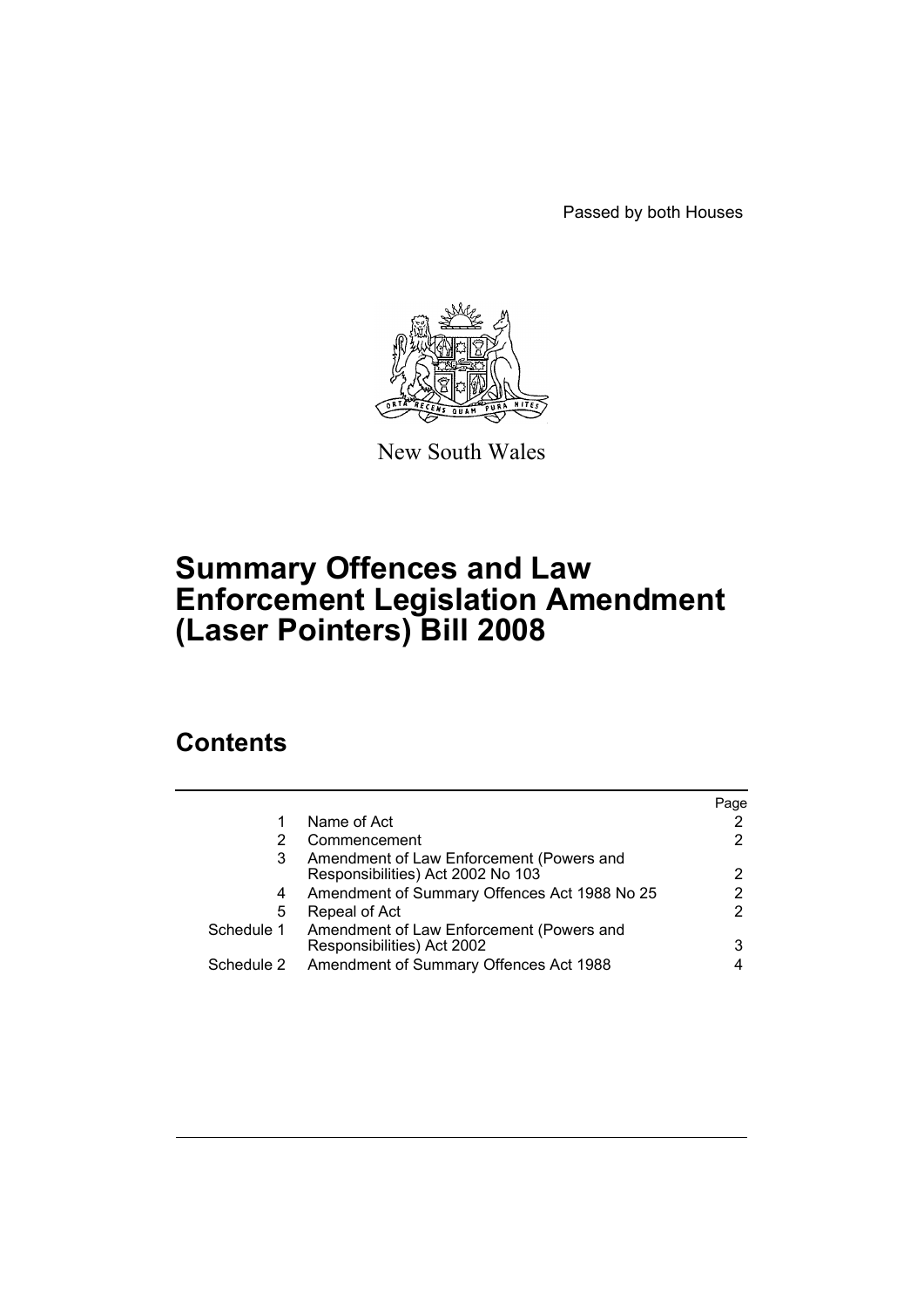*I certify that this public bill, which originated in the Legislative Assembly, has finally passed the Legislative Council and the Legislative Assembly of New South Wales.*

> *Clerk of the Legislative Assembly. Legislative Assembly, Sydney, , 2008*



New South Wales

## **Summary Offences and Law Enforcement Legislation Amendment (Laser Pointers) Bill 2008**

Act No , 2008

An Act to amend the *Summary Offences Act 1988* to make it an offence to possess or use a laser pointer in a public place, to amend the *Law Enforcement (Powers and Responsibilities) Act 2002* to include a laser pointer as a dangerous implement within the meaning of that Act; and for other purposes.

*I have examined this bill and find it to correspond in all respects with the bill as finally passed by both Houses.*

*Assistant Speaker of the Legislative Assembly.*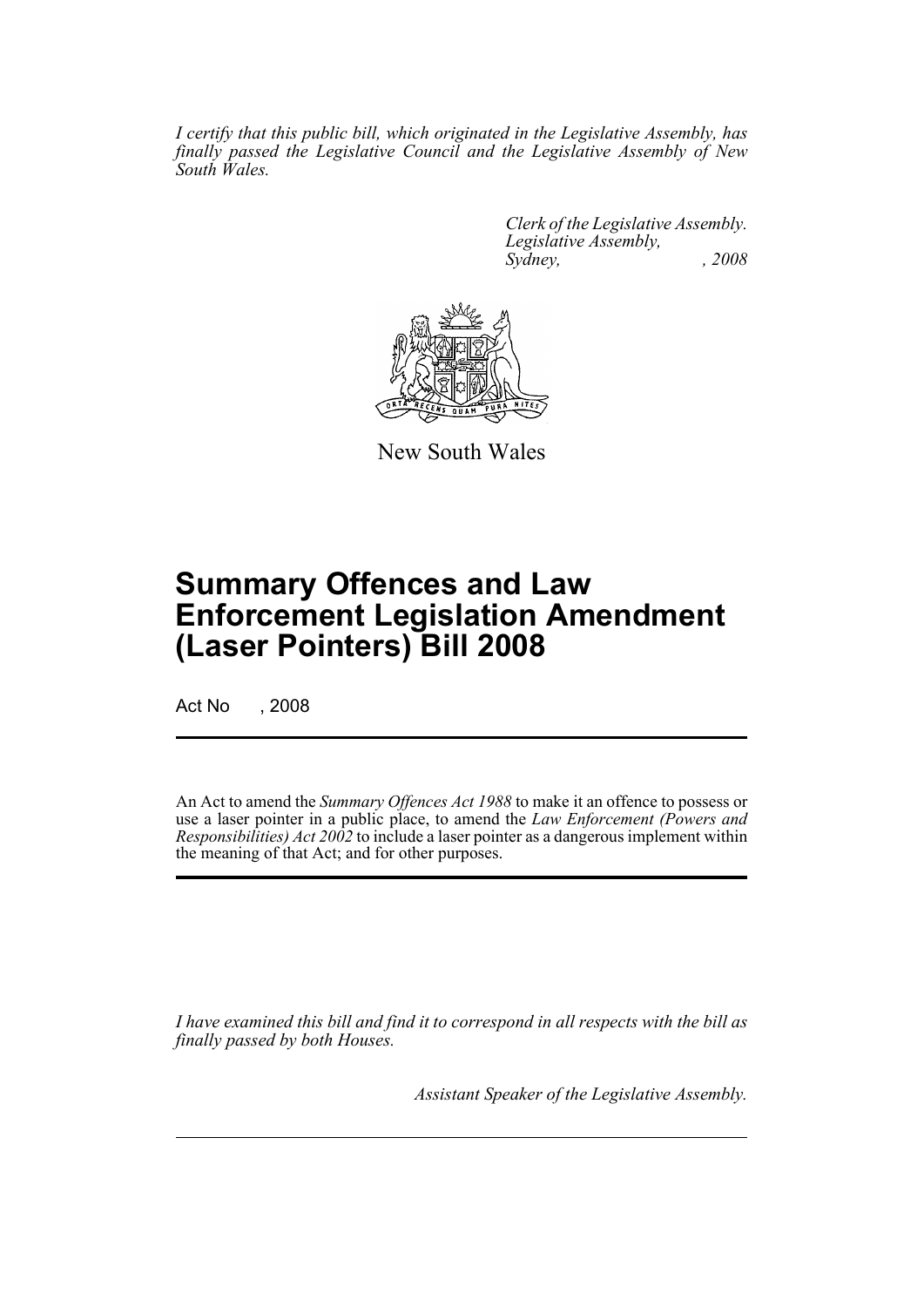Summary Offences and Law Enforcement Legislation Amendment (Laser Clause 1 Pointers) Bill 2008

#### <span id="page-2-0"></span>**The Legislature of New South Wales enacts:**

#### **1 Name of Act**

This Act is the *Summary Offences and Law Enforcement Legislation Amendment (Laser Pointers) Act 2008*.

#### <span id="page-2-1"></span>**2 Commencement**

This Act commences on a day or days to be appointed by proclamation.

#### <span id="page-2-2"></span>**3 Amendment of Law Enforcement (Powers and Responsibilities) Act 2002 No 103**

The *Law Enforcement (Powers and Responsibilities) Act 2002* is amended as set out in Schedule 1.

#### <span id="page-2-3"></span>**4 Amendment of Summary Offences Act 1988 No 25**

The *Summary Offences Act 1988* is amended as set out in Schedule 2.

#### <span id="page-2-4"></span>**5 Repeal of Act**

- (1) This Act is repealed on the day following the day on which all the provisions of this Act have commenced.
- (2) The repeal of this Act does not, because of the operation of section 30 of the *Interpretation Act 1987*, affect any amendment made by this Act.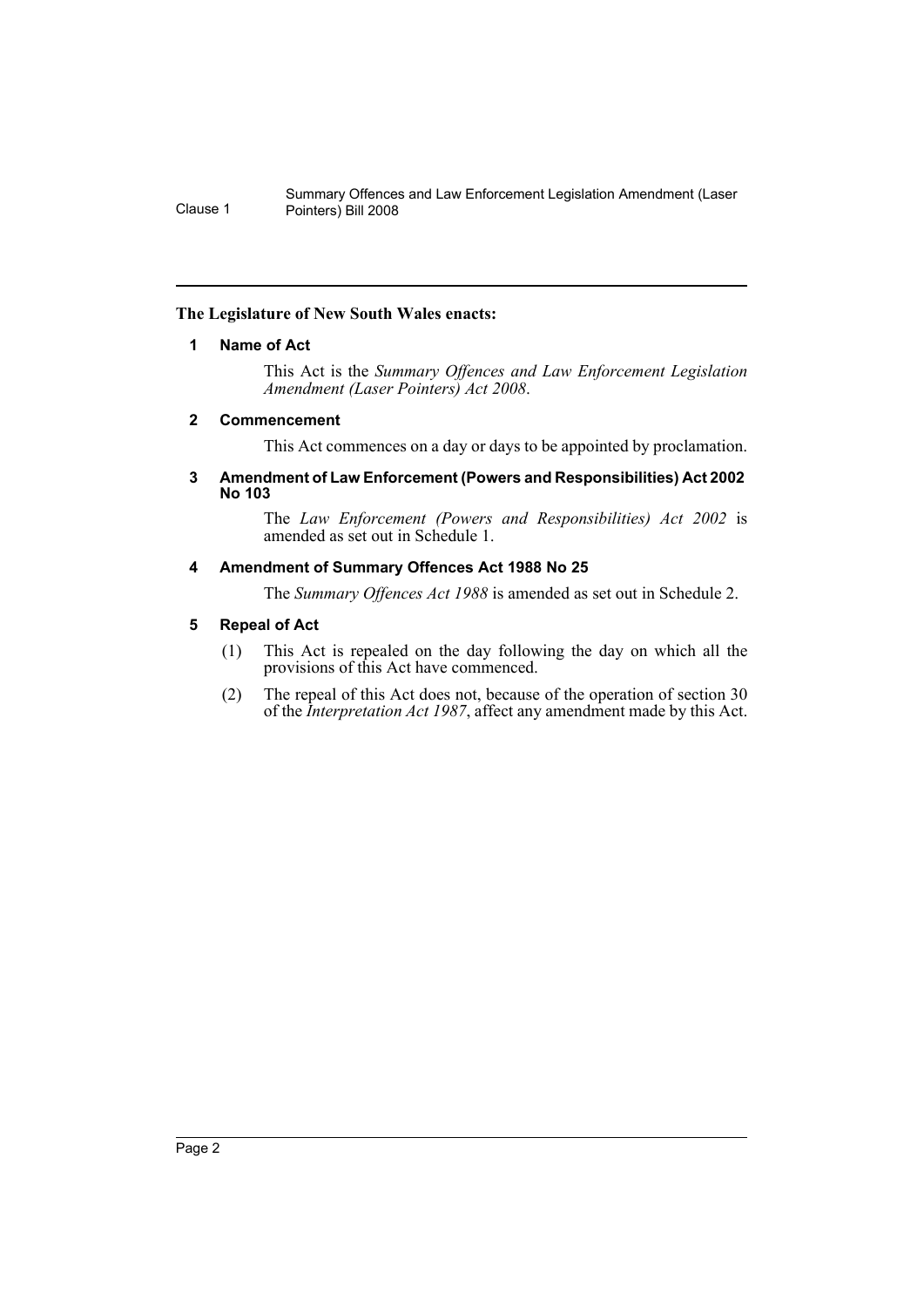Summary Offences and Law Enforcement Legislation Amendment (Laser Pointers) Bill 2008

Amendment of Law Enforcement (Powers and Responsibilities) Act 2002 Schedule 1

### <span id="page-3-0"></span>**Schedule 1 Amendment of Law Enforcement (Powers and Responsibilities) Act 2002**

(Section 3)

**[1] Section 3 Interpretation**

Insert "or" after "property," in paragraph (d) of the definition of *dangerous implement* in section 3 (1).

#### **[2] Section 3 (1), definition of "dangerous implement"**

Insert after paragraph (d):

(e) a laser pointer,

#### **[3] Section 3 (1)**

Insert in alphabetical order:

*laser pointer* means a hand-held battery-operated device, designed or adapted to emit a laser beam, that may be used for the purposes of aiming, targeting or pointing.

#### **[4] Sections 26 (1) and (3) and 87 (a)**

Insert "(other than a laser pointer)" after "dangerous implement" wherever occurring.

#### **[5] Section 26 (1A)**

Insert after section 26 (1):

(1A) A police officer may request a person who is in a public place to submit to a frisk search if the police officer suspects on reasonable grounds that the person has a laser pointer in his or her custody.

#### **[6] Schedule 5 Savings, transitional and other provisions**

Insert at the end of clause 1 (1):

*Summary Offences and Law Enforcement Legislation Amendment (Laser Pointers) Act 2008* (but only to the extent that it amends this Act)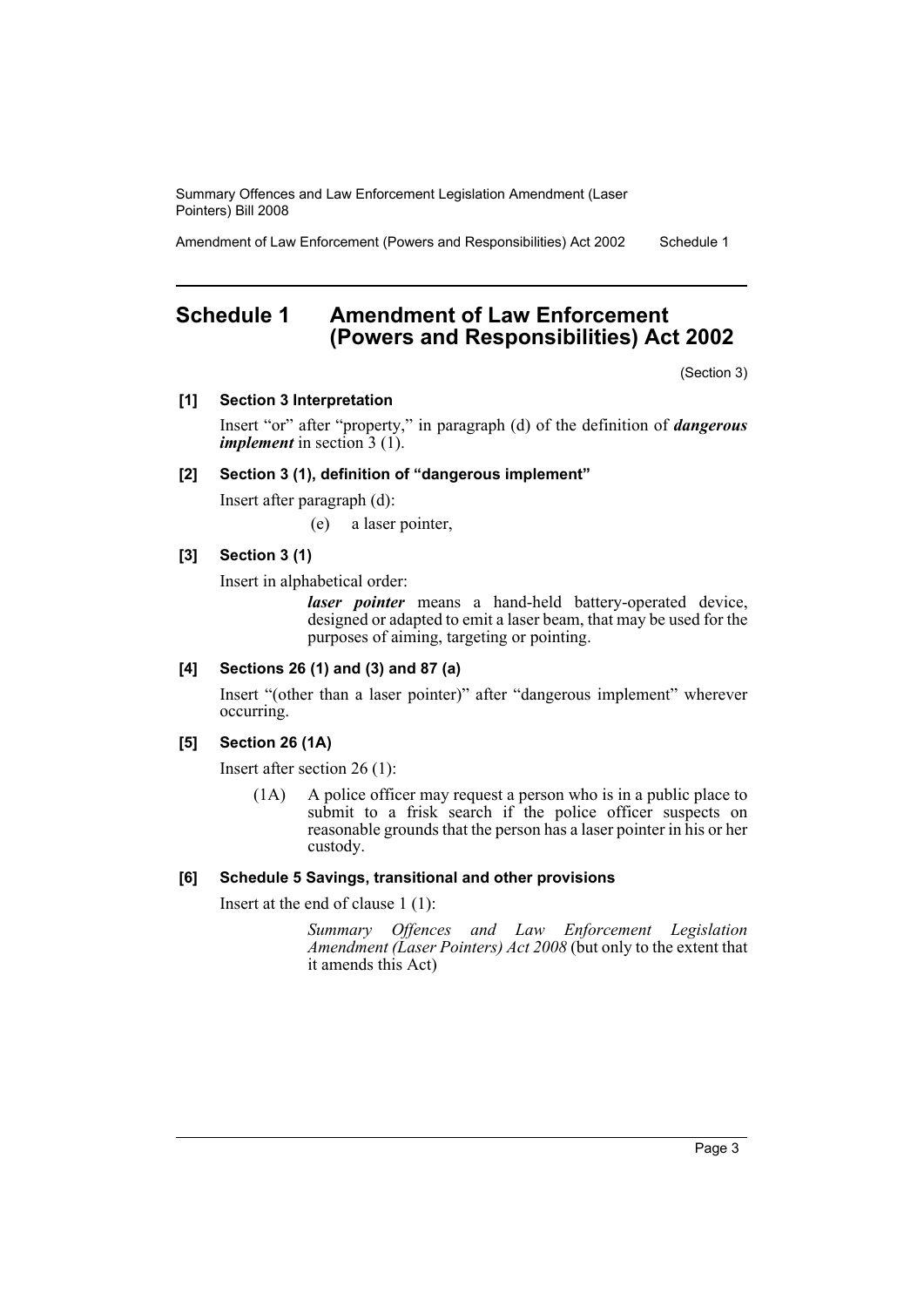Summary Offences and Law Enforcement Legislation Amendment (Laser Pointers) Bill 2008

### <span id="page-4-0"></span>**Schedule 2 Amendment of Summary Offences Act 1988**

(Section 4)

**[1] Part 2, Division 2, Subdivision 1, heading**

Insert before section 11B:

#### **Subdivision 1 Knives and offensive implements**

**[2] Part 2, Division 2, Subdivision 2**

Insert after section 11F:

#### **Subdivision 2 Laser pointers**

#### **11FA Custody or use of laser pointer in public place**

- (1) A person must not, without reasonable excuse (proof of which lies on the person):
	- (a) have in his or her custody a laser pointer in a public place, or
	- (b) use a laser pointer in a public place.

Maximum penalty: 50 penalty units or imprisonment for 2 years, or both.

- (2) Without limitation, it is a reasonable excuse for the purposes of this section for a person:
	- (a) to have custody of, or use, a laser pointer if the custody or use is reasonably necessary in all the circumstances for the lawful pursuit of the person's occupation, education, training or hobby, or
	- (b) to have custody of a laser pointer if the person has custody during travel to or from or incidental to that occupation, education, training or hobby.
- (3) The regulations may provide that this section does not apply to or in relation to any specified class or description of laser pointer.